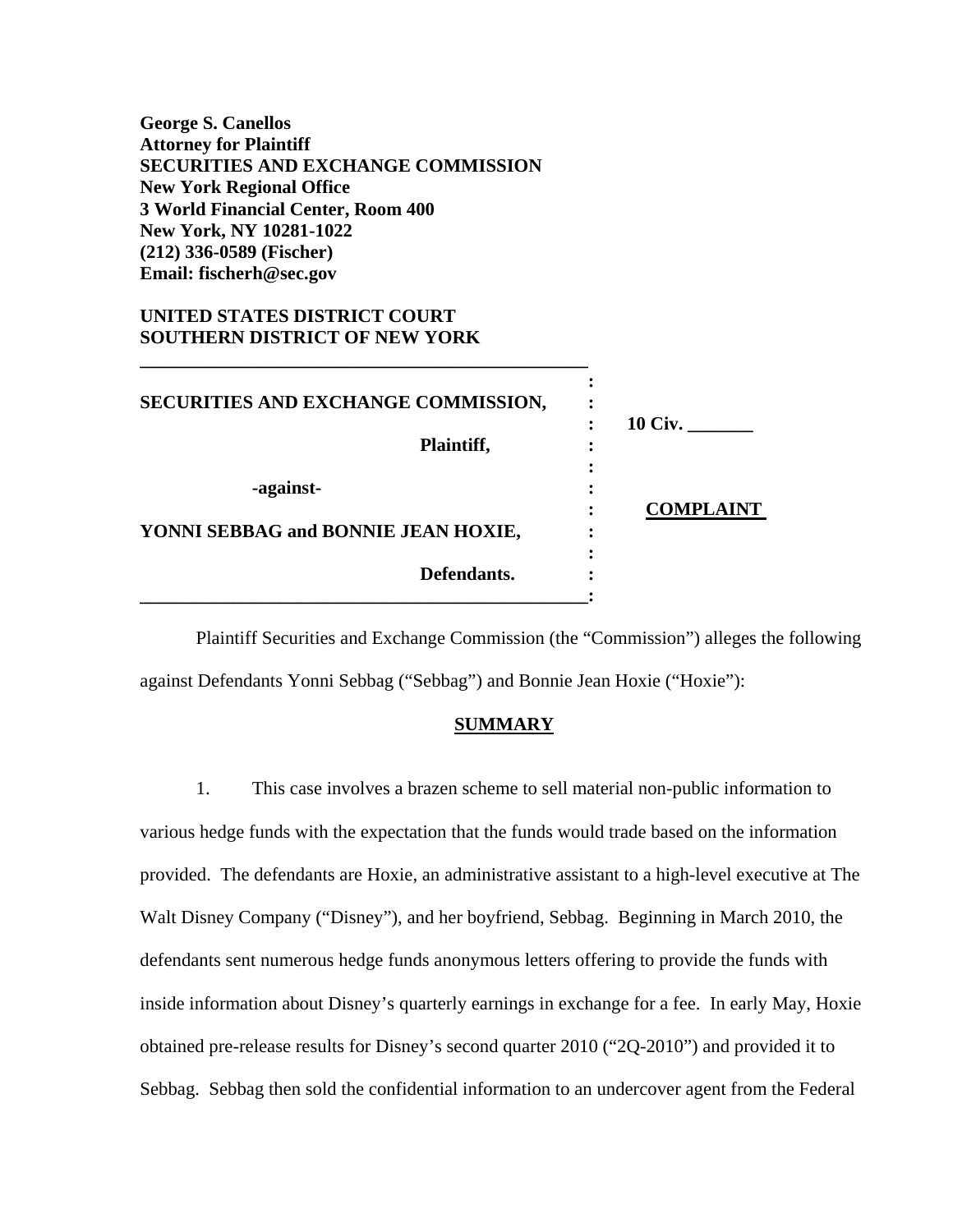Bureau of Investigation ("FBI"), who was posing as an investment manager. Sebbag offered to provide the undercover agent additional inside information about Disney on a regular basis in exchange for a share of the profits that the investment manager obtained from trading on the information.

2. By offering to sell and selling material non-public information to be used for purposes of insider trading, Sebbag and Hoxie engaged in acts or practices that constitute violations of the anti-fraud provisions of the federal securities laws. By this action, the Commission seeks an order providing for permanent injunctive relief against Sebbag and Hoxie, pursuant to Section 21(d)(1) of the Securities Exchange Act of 1934 ("Exchange Act"), permanently enjoining each defendant from violating Section 10(b) of the Exchange Act and Rule 10b-5 thereunder, and enjoining the defendants from engaging in the transactions, acts, practices, and courses of business alleged in this Complaint, and for any other relief that the Court may deem just and proper.

## **JURISDICTION AND VENUE**

3. This Court has jurisdiction over this action pursuant to Section 21(d)(1) of the Exchange Act [15 U.S.C. § 78u(d)].

4. Venue lies in this District pursuant to Section 27 of the Exchange Act. Certain of the acts, practices, transactions and courses of business alleged herein occurred within the Southern District of New York. Defendants contacted several hedge funds located in New York, New York offering to sell them confidential information regarding Disney. In addition, certain communications in furtherance of the scheme occurred within the Southern District of New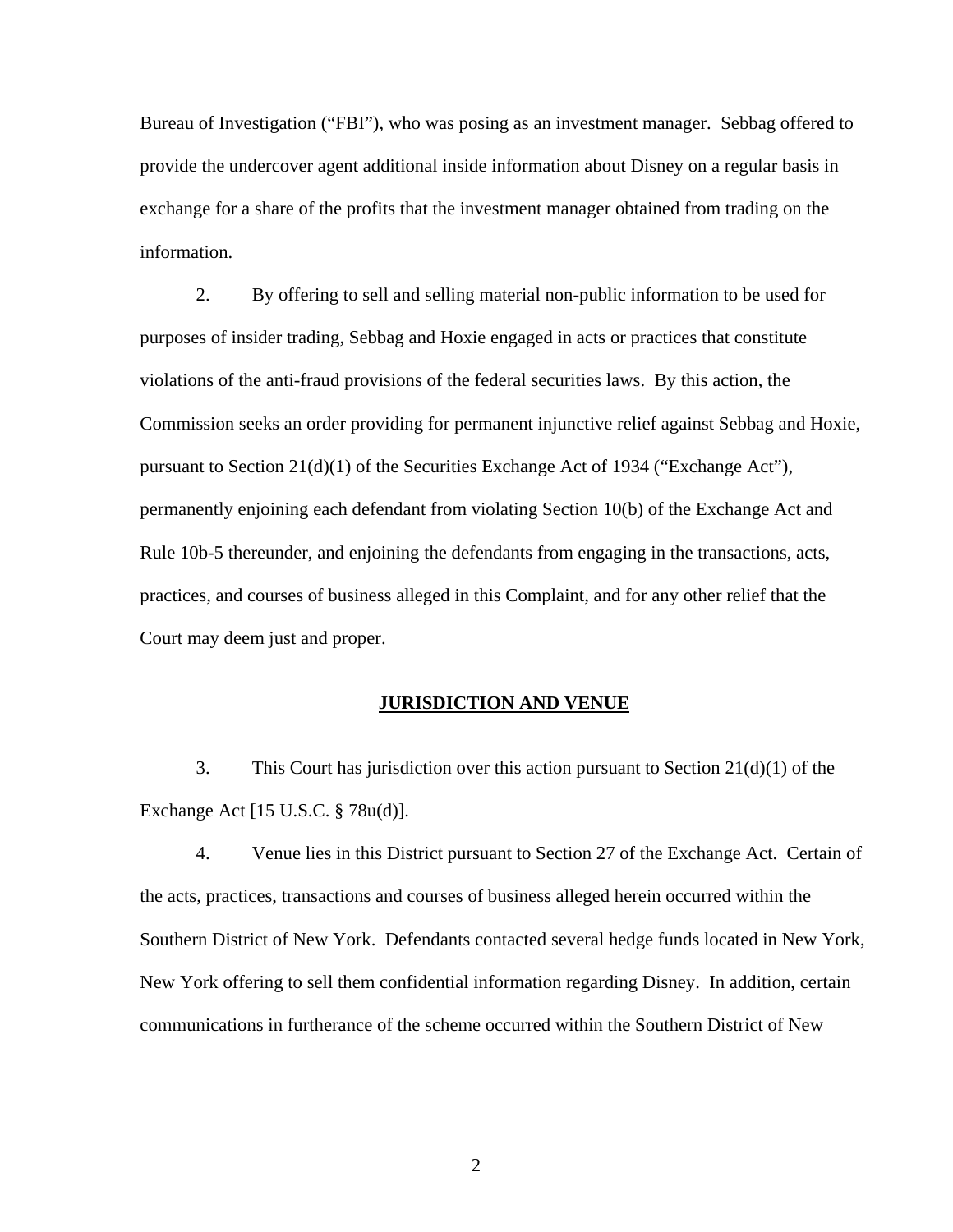York. Moreover, Defendant Sebbag stayed at a hotel in Manhattan during his trip to New York City to collect payment for his sale of the material non-public information regarding Disney.

5. Defendants Hoxie and Sebbag have, directly or indirectly, made use of the means or instrumentalities of interstate commerce, or of the mails, or the facilities of a national securities exchange in connection with the transactions, acts, practices and courses of business alleged herein.

#### **DEFENDANTS**

6. Sebbag, age 29, is a resident of California. Sebbag obtained material non-public information about Disney from his girlfriend, Hoxie, and sold that information to individuals with the understanding and intention that they would trade on the information. In various communications Sebbag used the alias "Jonathan Cyrus."

7. Hoxie, age 33, is a resident of California. Hoxie is the administrative assistant to a high-level Disney executive and has access to confidential information concerning Disney's financial performance and operating plans. Hoxie executed a "Confidentiality Agreement" with Disney wherein she agreed to "hold in strictest confidence, and not disclose to any person, firm or corporation . . . any confidential information or trade secret relating to the products, sales, or business of [Disney] and not to use any such confidential information or trade secret for [her] own benefit during the term of [her] employment or thereafter." Hoxie obtained material nonpublic information concerning Disney and provided that information to Sebbag with the expectation that she would be compensated.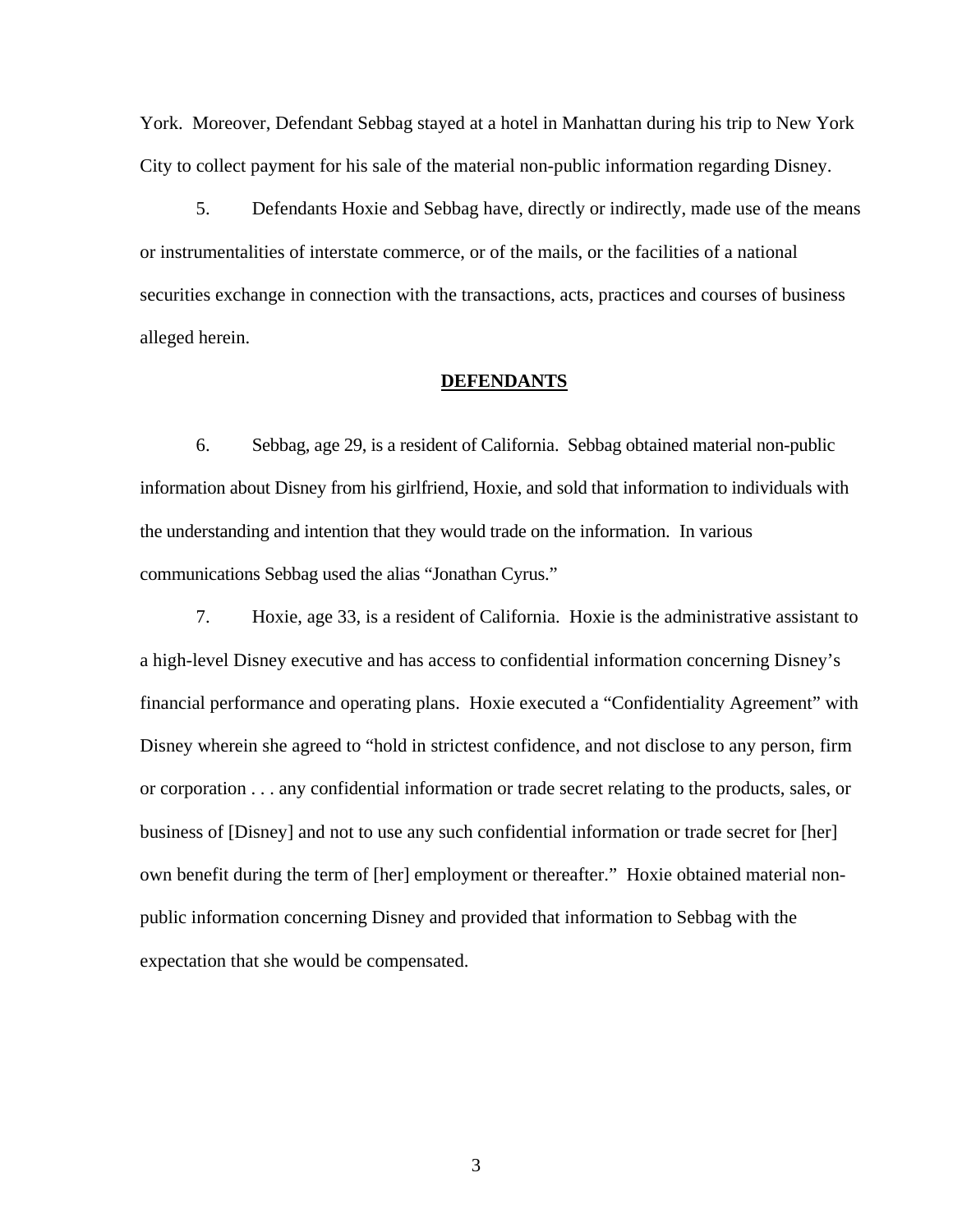#### **RELEVANT ENTITY**

8. **Disney** is a Delaware corporation that is headquartered in Burbank, California. Disney, along with its subsidiaries and affiliates, is an entertainment and media enterprise with four business segments: media networks, parks and resorts, studio entertainment, and consumer products. Disney's securities are registered with the Commission pursuant to Section 12(b) of the Exchange Act and trade on the New York Stock Exchange under the symbol "DIS."

#### **FACTS**

### **The Plan**

9. Beginning in early March 2010, various hedge funds, including several in New York, received letters from an anonymous sender claiming to be able to obtain pre-release access to Disney's 2Q-2010 quarterly earnings report and offering to share such information prior to its public release for a fee. The letters, post-marked from Los Angeles, California, stated:

> Hi, I have access to Disney's (DIS) quarterly earnings report before its release on 05/03/10 [sic]. I am willing to share this information for a fee that we can determine later. I am sorry but I can't disclose my identity for confidentiality reasons but we can correspond by email if you would like to discuss it. My email is eilatcap@gmail.com. I count on your discretion as you can count on mine. Thank you and I look forward to talking to you.

10. At least twenty hedge funds, including funds based in several U.S. states and European countries, received the same or substantially the same letter.

11. FBI agents set up an undercover operation and contacted the sender of the anonymous letter to express interest in such an arrangement. The FBI agents identified themselves as traders who had received the anonymous letters and were interested in receiving the Disney information in return for compensation (the "Putative Traders").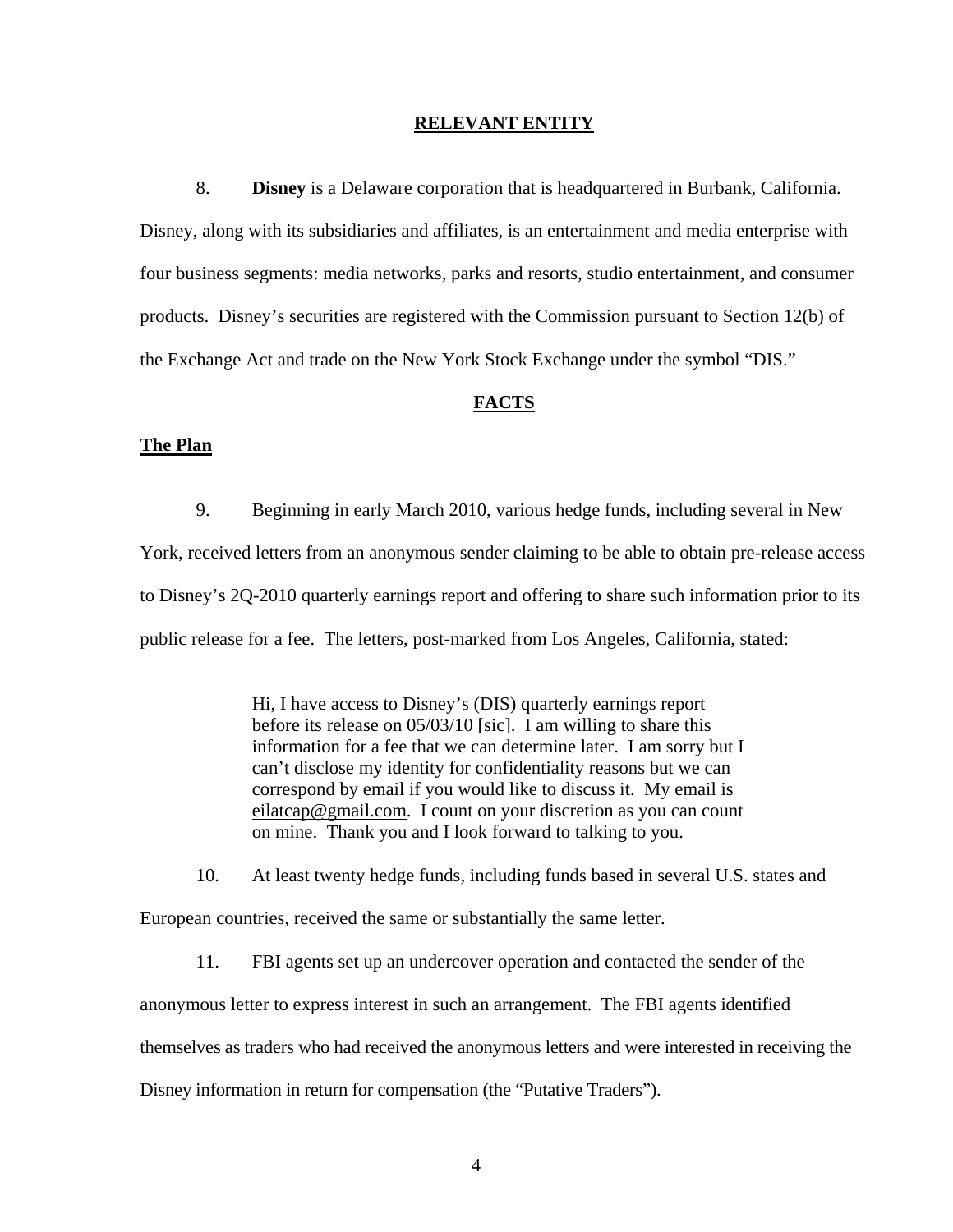12. Sebbag, using the alias "Jonathan Cyrus," responded to the Putative Traders and commenced negotiations that ultimately resulted in the sale of Disney's confidential information to those traders.

13. In the time leading up to Disney's 2Q-2010 earnings announcement on May 11, 2010, the Putative Traders communicated with Sebbag on numerous occasions, both via email and telephone. During the course of these communications, Sebbag identified himself as a Disney insider who was able, by virtue of his position, to gain access to Disney's quarterly earnings reports several days before their public release. Sebbag offered to sell the Putative Traders this information.

14. Sebbag stated that he was looking to build a business relationship with the Putative Traders and was able and willing to provide them non-public information on a regular basis in the future. In these communications, Sebbag made clear that he understood that the information he was providing was non-public and that he expected the purchaser to trade on the information. Sebbag also made clear that he wanted to be compensated for the information, including sharing in any trading profits, that he understood his conduct carried "risks," and that he wanted to avoid getting caught.

15. Specifically, in emails and telephone calls with various Putative Traders, Sebbag made the following statements (spelling and punctuation in the original), among others:

- "First of all, i am not a fed, I have no way to prove it at this point but i am not asking you to disclose your identity not i will disclose mine. It is up to you to determine if this is worth the risk as i did. I work for Disney, that is all i can tell you."
- "I can deliver 3 to 4 days before release. I will email you the report as soon as i have it and you will wire transfer the money to my account after you get ahold of it. I am asking you to make me an offer based on the capital gains from the trade and the risk i am taking delivering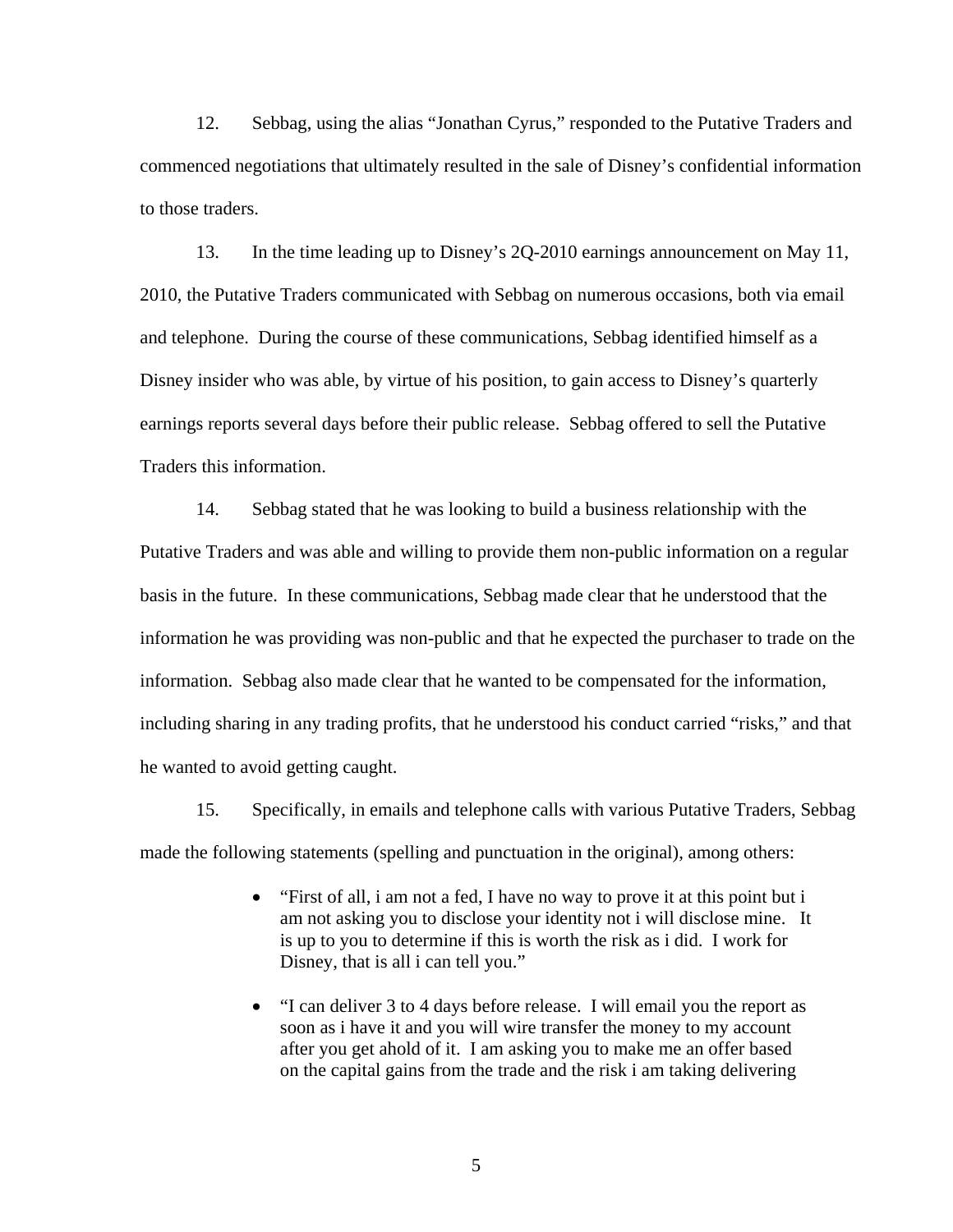this information to you? Also, i am looking to build a strong business relationship with you for future quarters and information."

- "I dont think we will get caught if we stay discret and careful. You can count on my discretion as i am counting on yours…. In regards to the earning reports, i will email it to you as soon as i have it and we'll make arrangements for the payment via wire transfer once you have it. Can you please make me an offer based on the money you think you will be making from the trade and the risk i am taking giving away this information to you? Also, i am looking forward to building a strong business relationship with you for future quarters and information."
- "We definitely have a deal with 50%-50% profit sharing. I am sending all the info as soon as i get it."
- "As i said in my letter, i am able to get the earnings report of Disney 3 to 4 days before they are out. I will be happy to email them to you for a fee that you can pay after you close your trades. Let me know if you are interested and how much i will get from you for this transaction. Also, i am looking to build a relationship for future earnings and other insider news."
- "I am not asking for any payment up front, i will email you the earnings report and you can pay me after. I was thinking that \$20000 is a fair compensation but you are free to make an offer."
- "I am very serious and i will show you that very soon. \$15k sounds great and \$30k even better as i hope you will make a killing from Q2 earnings. I promise i will keep you informed of any unanticipated event, i keep my ears wide open here."
- "If uh, if you don't make so much, you know, you can always compensate me for whatever, but…Yeah! 50-50….Yeah! I think that fifty-fifty is good…." "The most important thing in all that is to not get caught…." "I get access to, uh, to mostly any information that comes to, um, through Disney, before, before, before the press." "…hhow much of a trade are you gonna do on such an operation, so I can have an idea of, you know, how much we can make, or not make...."
- "Well, i am getting you the earnings report 3 days before they come out and a payment should me made right after they are delivered and we will mdo so for every quarter. If any other important news comes up i will email it to you as welkl for another compensation. In other words, everytime you make money based on the info i am giving you i would like to be paid. how about doing a 50-50 profit sharing from your trades? Does that sound fair to you?"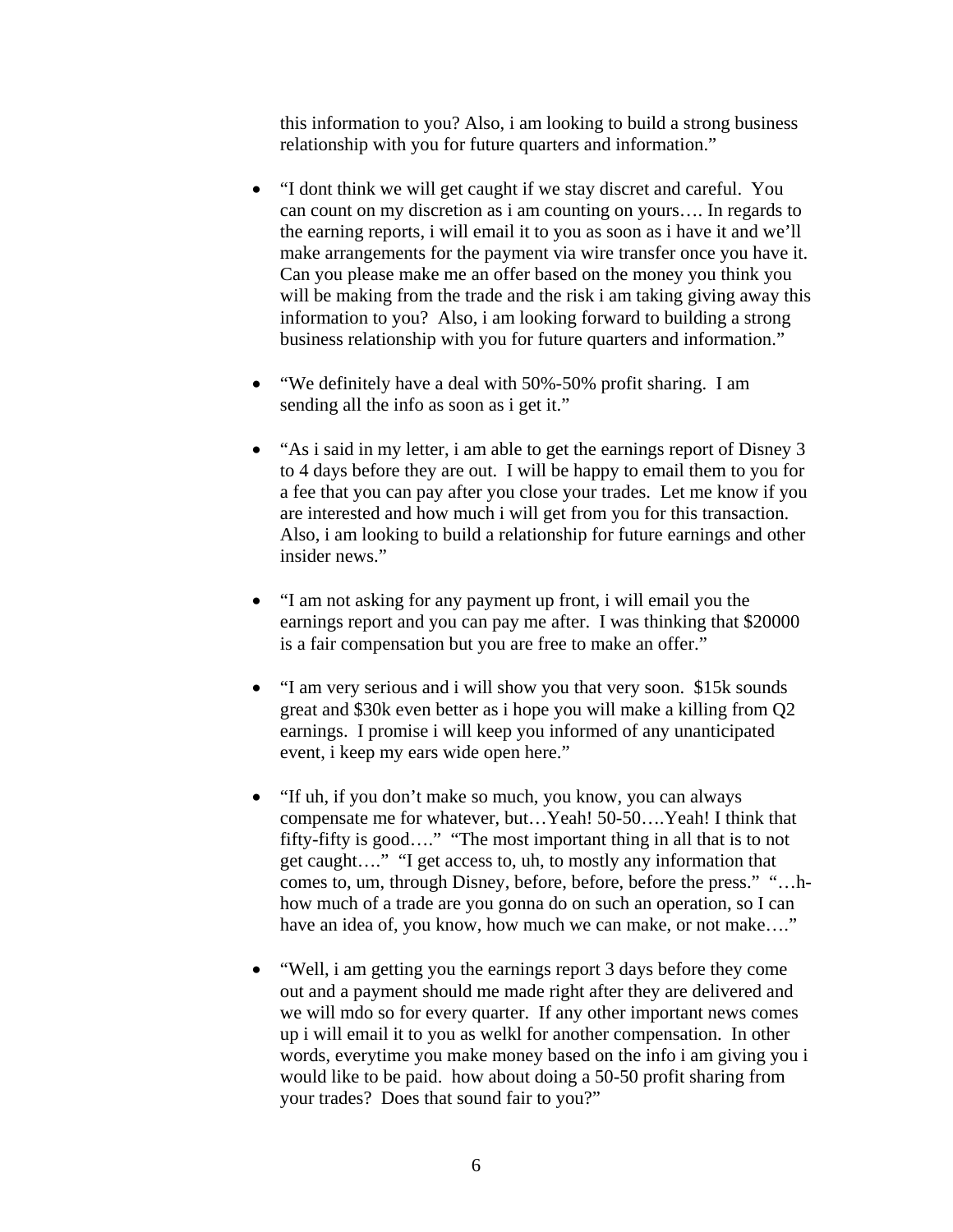#### **The Execution**

16. Based on these communications, Sebbag made specific arrangements with two Putative Traders to provide them material non-public information about Disney's 2Q-2010 earnings in return for compensation. In one such arrangement, Sebbag agreed to sell the information to a Putative Trader in exchange for \$15,000. In the other, Sebbag agreed to provide the information to a Putative Trader in exchange for a fifty-fifty split of any trading profits made based on the inside information.

17. By email dated May 4, Sebbag wrote a Putative Trader that "I am letting you know that i will email you the earnings report this coming saturday  $(8<sup>th</sup>)$  sometime in the day therefore i suggest that you check your email first thing sunday morning." [sic]

18. On May 9, 2010, two days before Disney's 2Q-2010 earnings announcement, Sebbag emailed material non-public information concerning Disney's quarterly results to four accounts established by the Putative Traders. Specifically, Sebbag emailed the Putative Traders a 107-page document entitled "The Walt Disney Company Q2 Fiscal 2010 Key Topics Speaking Points" (the "Key Topics Document"). In the email attaching the Key Topics Document, Sebbag wrote "it looks like [he] will get [the earnings report] 2-3 hours before the market closes and will forward it . . . ."

19. With the exception of the first two pages, which contained only a table of contents and a listing of key topics, all pages in the Key Topics Document were headed "Confidential: For Legal Review Only." Moreover, the cover page contained a note saying that "anything in brackets ("[ ]") is confidential and for the reader's background only."

 20. The Key Topics Document was a series of talking points that Disney executives could refer to while answering questions during an upcoming 2Q-2010 quarterly earnings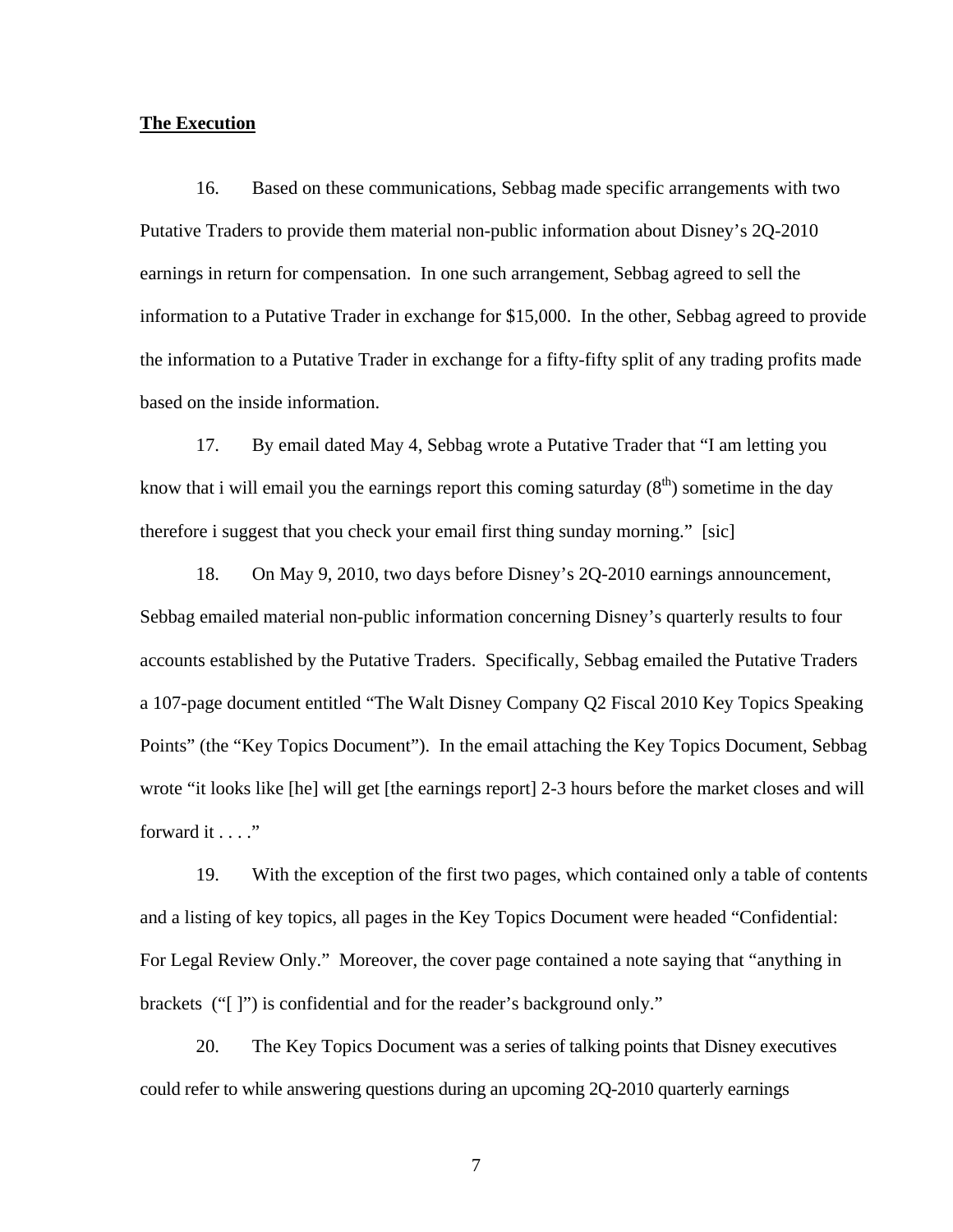conference call and contained very detailed information about the quarterly performance and future prospects of Disney's various business segments.

21. On May 9, Sebbag informed the Putative Traders that he would gain access to the actual earnings report 2-3 hours before the close of the market on May 11, and would email the report to the Putative Traders before it was due to be released to the public after the market closed that same day.

22. However, Sebbag failed to deliver the earnings report to the Putative Traders as scheduled because his source and Disney insider, Hoxie, experienced a delay in obtaining the report. Emails between Hoxie and Sebbag reveal mounting frustration at the delay. For example on May 11, Hoxie e-mailed Sebbag: "I told you that you were going to be waiting . . . ." Sebbag responded "Just hurry up," to which Hoxie replied "I have no control over this. Patience is a virtue." Still waiting for the information later that day, Sebbag urged Hoxie to "Get things moving with all the powers you have." Hoxie replied "3 hours have come and gone what is another hour at this point. Chill."

23. In a further effort to calm Sebbag, Hoxie asked in another email sent on May 11: "What would you suggest I do. If I could wave my magic wand and give you what you want – I would. However, since that is not going to happen I suggest you call on you inner Buddhist – and CHILL the f' out."

24. Hoxie was ultimately unable to provide a copy of Disney's final earnings report for the 2Q-2010 and told Sebbag that "you will just have to work with what you have." Sebbag responded, "Ok I did with what I have so far, let's hope for the best."

25. Although she was unable to obtain a copy of the actual earnings report, Hoxie learned of Disney's Earnings Per Share (EPS) for the 2Q-2010, and provided that information to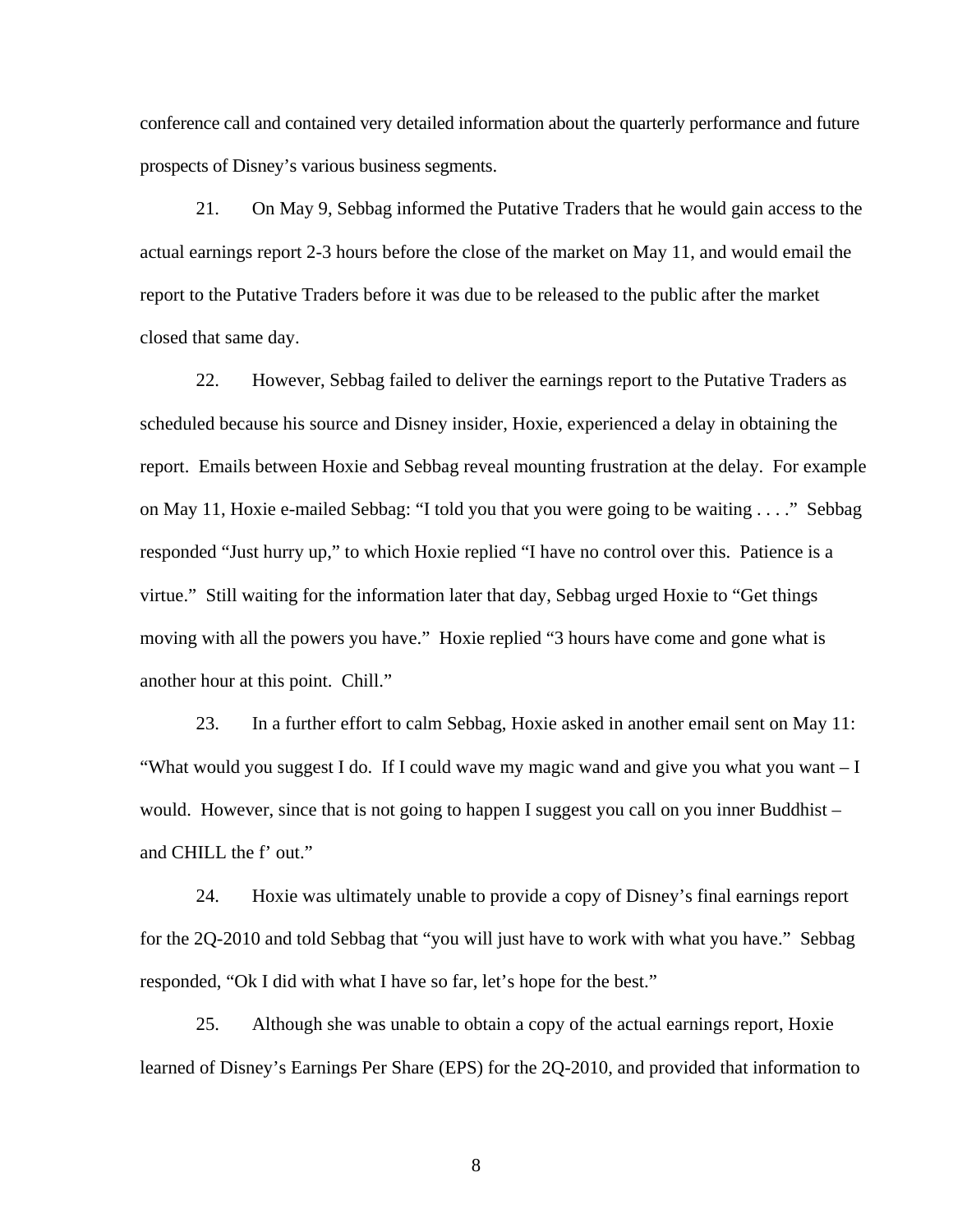Sebbag. Approximately two hours before the public release of Disney's EPS for the second quarter, Sebbag tipped a Putative Trader in a telephone conversation that Disney's EPS for the quarter was 48 cents. In this conversation, Sebbag assured the Putative Trader that "I know for sure that EPS is 48 cents." Sebbag also informed the Putative Trader that the actual EPS number was considerably better than analyst expectations: "Well, it looks like the market wants 46 cents but, it's looking closer to 48" . . . "You know, it's for sure 48."

26. A few hours later, after the market closed Disney reported that its quarterly EPS was 48 cents.

McCartney designer handbag available for \$700 at Neiman Marcus, an upscale department store. 27. On the same day that Hoxie provided Sebbag with Disney's confidential EPS information – and Sebbag tipped the Putative Trader – Hoxie sent Sebbag an email laying claim to a share of the unlawful profits they expected to derive from the tip. Hoxie stated "here is the bag that you are going to get for me – thank [sic]," and attached a link to a picture of an expensive Stella Sebbag replied that he would get Hoxie the bag "next week." Anticipating that they would receive substantial compensation from the Putative Traders, Sebbag stated "I may be able to [buy] u 2 of them, lol." Hoxie responded via email, "In that case, i also love love these shoes" and attached a link to a picture of expensive Stella McCartney shoes also sold at Neiman Marcus.

28. Shortly after issuing its quarterly earnings report, Disney held a conference call during which Disney executives discussed the company's 2Q-2010 quarterly results. Much of the information concerning Disney's performance results that was discussed on the call was reflected in the Key Topics Document that Sebbag had sent the Putative Traders prior to the public release of Disney's 2Q-2010 quarterly results. For example, Disney's Senior Executive Vice President and Chief Financial Officer said on the call that attendance at Disney's domestic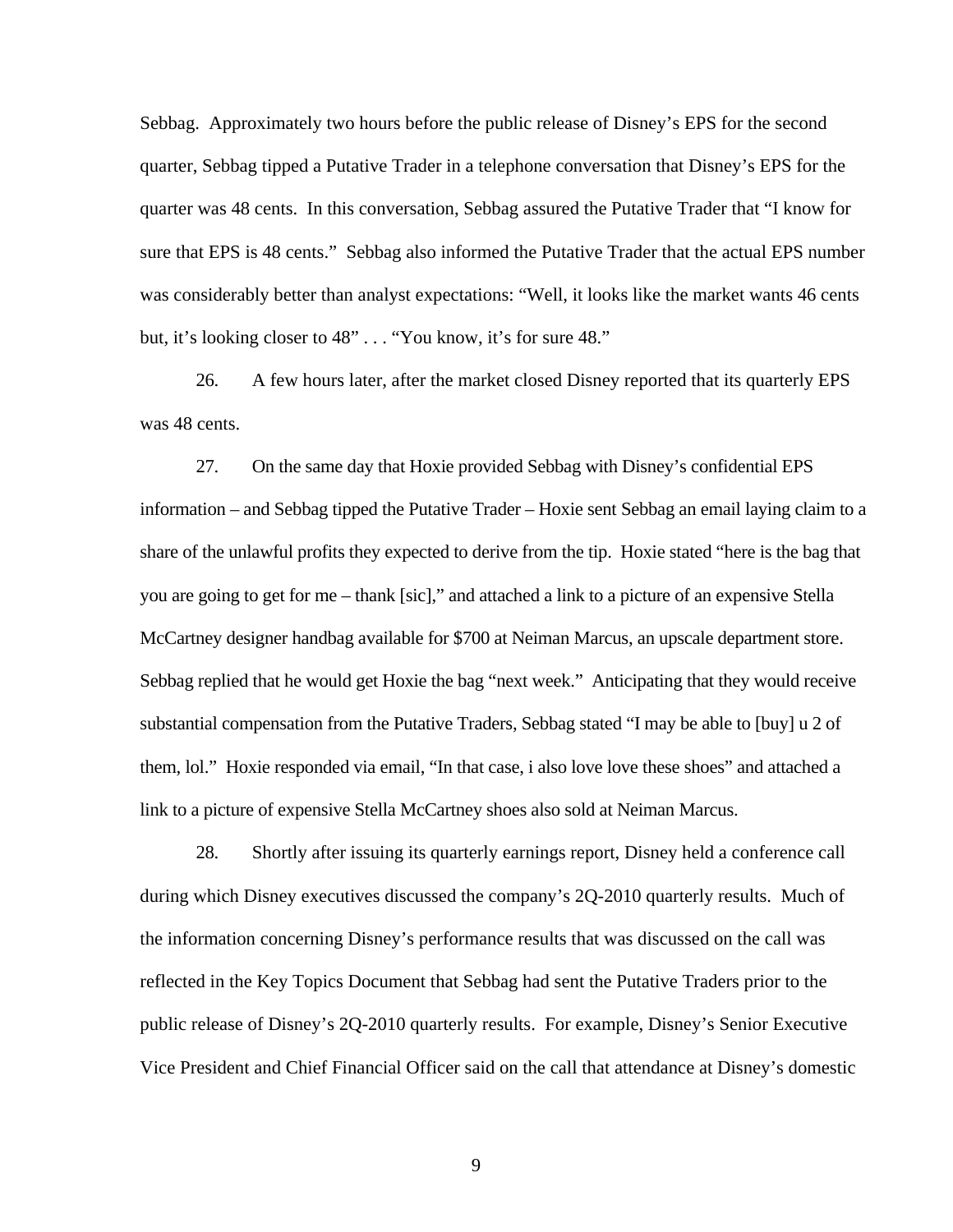parks was down 4% from the prior year, that per capita guest spending was up 5%, and that occupancy at Disney's Orlando hotels was at 81%, 8% below prior year levels, while occupancy at its Anaheim hotels was at 67%, down 2% from the prior year. The executive also said that per room spending at Disney hotels was up 8% over the prior year. All of this information was contained in a chart detailing the 2Q-2010 performance of Disney's domestic parks in the Key Topics Document.

29. In another example, the Disney executive said that in the Consumer Products business segment, earned licensing revenues grew by 4% over the prior year. This information was also included (with the +4% figure in brackets indicating that the information had been considered confidential) in the Key Topics Document.

### **The Payoff**

30. After providing the confidential information to the Putative Traders, Sebbag made arrangements to meet them in person in order to collect the agreed upon compensation.

31. At that meeting, which took place in New York on May 14, 2010, Sebbag met with two Putative Traders who paid him \$15,000 in cash for the pre-release tips Sebbag provided concerning Disney's second quarter earnings. The Putative Traders pretended to be managers of a hedge fund that conducted large block trades of millions of shares at a time.

32. During the May 14 meeting, with a \$15,000 payout within his grasp, Sebbag lifted the veil of his alias and revealed his true identity to the Putative Traders, who were in fact undercover FBI agents. At the meeting, Sebbag again asserted to the Putative Traders that he could obtain pre-release access to future press releases, and that if he didn't have enough time to email them to the Putative Traders he would contact them by telephone to provide the information before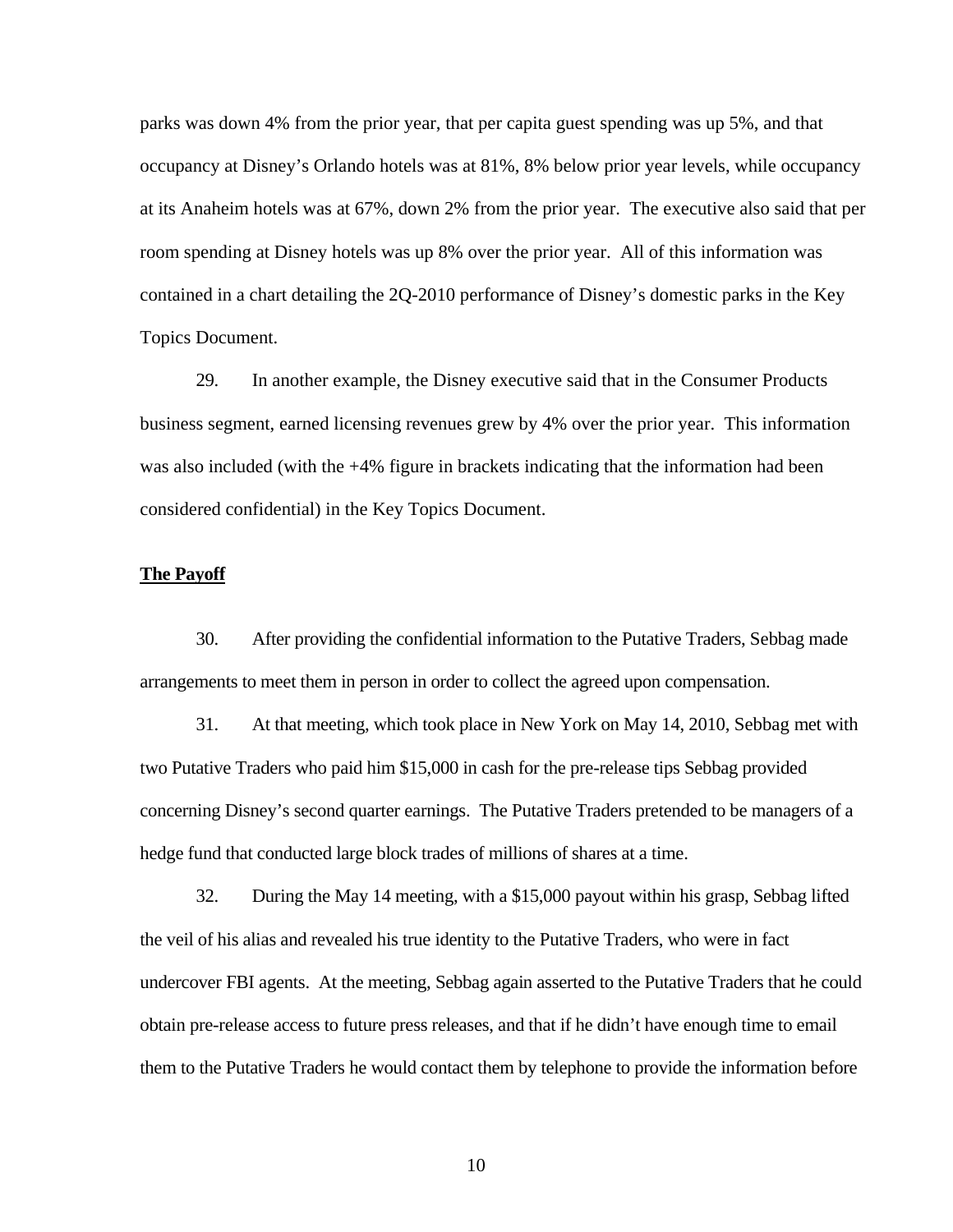it was released to the public. Sebbag further told the Putative Traders that he had access to, and could provide, other information that would "move the stock up and down."

33. Sebbag further explained that while he did not work for Disney, he could obtain Disney's confidential information from his girlfriend who was a secretary to a high-ranking Disney executive. Sebbag specified that his source at Disney worked for one of the top three or four executives at Disney. Sebbag further told the Putative Traders that his confederate was able to view all major internal corporate emails and that she had agreed to provide them to him. In order to ensure that his confederate remained in her position and did not seek a promotion or to be shifted to another department, Sebbag told the Putative Traders that he was sharing a portion of the \$15,000 payment that they paid him in return for Disney's confidential information.

didn't "want to go to jail." 34. Sebbag further explained during the May 14 meeting with the Putative Traders that he wanted "to make a lot of money" through the arrangement with the Putative Traders wherein he would be paid for providing confidential, market-moving information about Disney. Sebbag also asked the Putative Traders for their advice on how to open up an off-shore account in order to deposit the proceeds of the scheme so as to avoid notice by enforcement authorities, stating he

35. Sebbag stated that he would travel to Israel to open up an account there, and suggested to the Putative Traders that the account be structured as a sham investment account in order to provide a rationale for the Putative Traders to wire funds to him there. Further expressing his interest in avoiding detection, Sebbag agreed to conduct future discussions with the Putative Traders via prepaid cell phones which would be regularly switched to make detection of the scheme more difficult.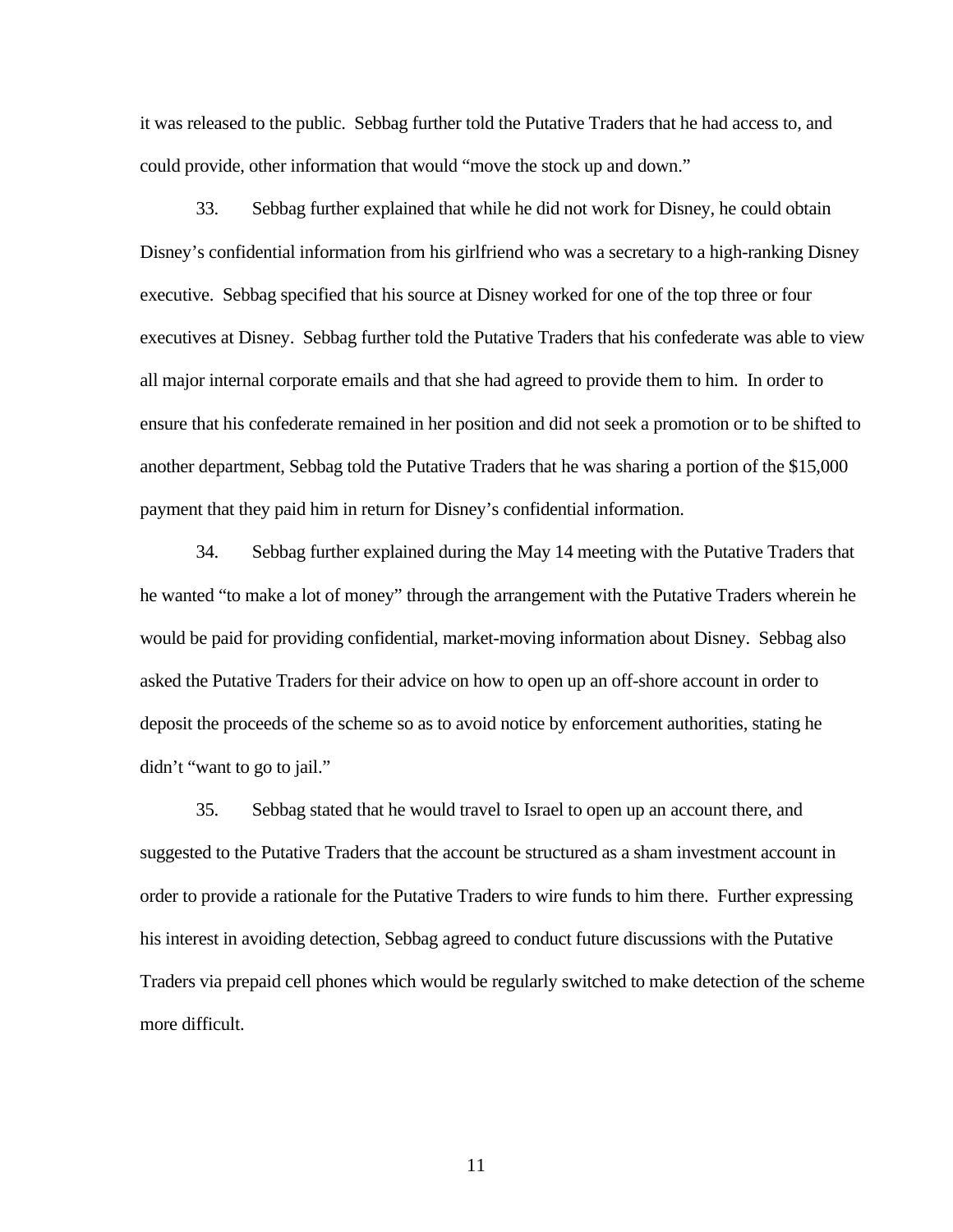36. Sebbag left the May 14 meeting with the Putative Traders with an envelope containing \$15,000 cash and subsequently made arrangements to meet with the Putative Traders in California to continue to build the illicit relationship. Instead, the FBI arrested Sebbag and Hoxie on May 26, 2010.

# **CLAIM FOR RELIEF Violations of Section 10(b) of the Exchange Act and Rule 10b-5 Thereunder (Antifraud Provisions - against all Defendants)**

37. The Commission realleges and incorporates by reference paragraphs 1 through 36, as though fully set forth herein.

38. Defendants, by engaging in the conduct described above, directly and indirectly, in connection with the intended purchase and sale of securities, and by use of the means and instrumentalities of interstate commerce and of the mails, have: (a) employed devices, schemes and artifices to defraud; (b) made untrue statements of material facts and omitted to state material facts necessary in order to make the statements made, in the light of the circumstances under which they were made, not misleading; and (c) engaged in acts, practices or courses of business that have operated or will operate as a fraud and deceit upon other persons.

39. Defendants Sebbag and Hoxie obtained material non-public information about Disney's financial results and sold that information to the Putative Traders. Hoxie obtained the material non-public information regarding Disney as a result of her employment at Disney, and Hoxie provided the information to Sebbag, with whom she had a pre-existing relationship, with the understanding that Sebbag was going to sell the information to persons who were expected to trade based on the information. Hoxie expected to, and did, receive a benefit in exchange for providing the information to Sebbag. Sebbag knew or should have known that the information regarding Disney that he sold to the Putative Traders was material non-public information that had been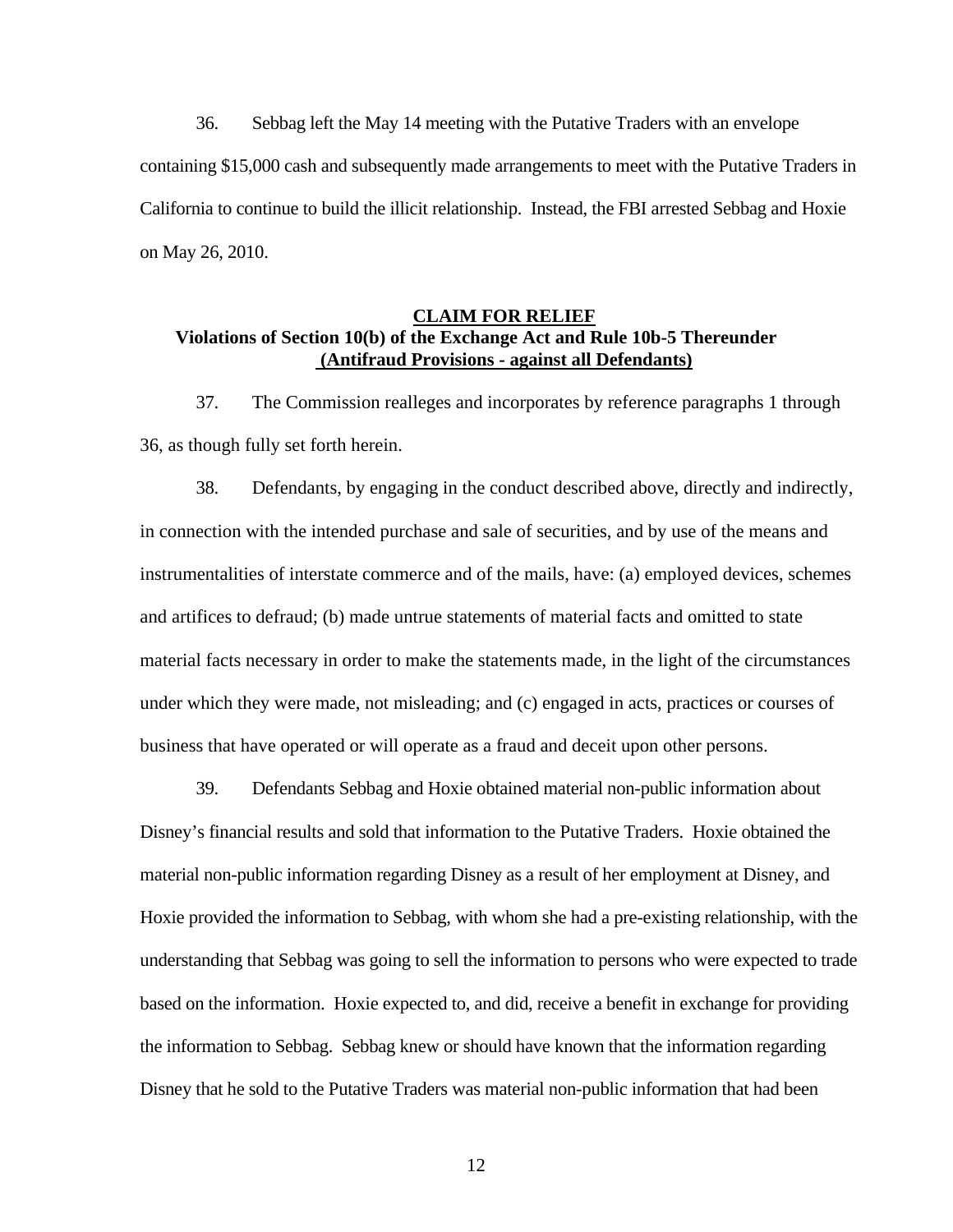communicated to him by a Disney insider in breach of a fiduciary duty, or similar duty of trust and confidence, that Hoxie owed to Disney.

40. By virtue of her position as an employee of Disney, and as a consequence of executing a Confidentiality Agreement when she began her employment at Disney, Hoxie owed a fiduciary duty, or similar duty of trust and confidence, to Disney which prohibited her from, among other things, using or disclosing material non-public information learned during the scope her employment.

41. At all relevant times, Sebbag and Hoxie knew or were reckless in not knowing that the information that they provided to the Putative Traders was material, confidential, and nonpublic. In communicating material non-public information to the Putative Traders, the defendants knowingly or recklessly breached a fiduciary or similar duty of trust and confidence that was owed to Disney.

42. Sebbag and Hoxie provided material nonpublic information to the Putative Traders with the stated intention of receiving a material benefit in return, either in the form of an outright payment or as a share in the profits to be made by the Putative Traders.

43. By the conduct described above, Defendants Sebbag and Hoxie directly or indirectly violated, and unless enjoined will again violate, Section 10(b) of the Exchange Act [15 U.S.C. § 78j(b)] and Rule 10b-5 thereunder [17 C.F.R. § 240.10b-5].